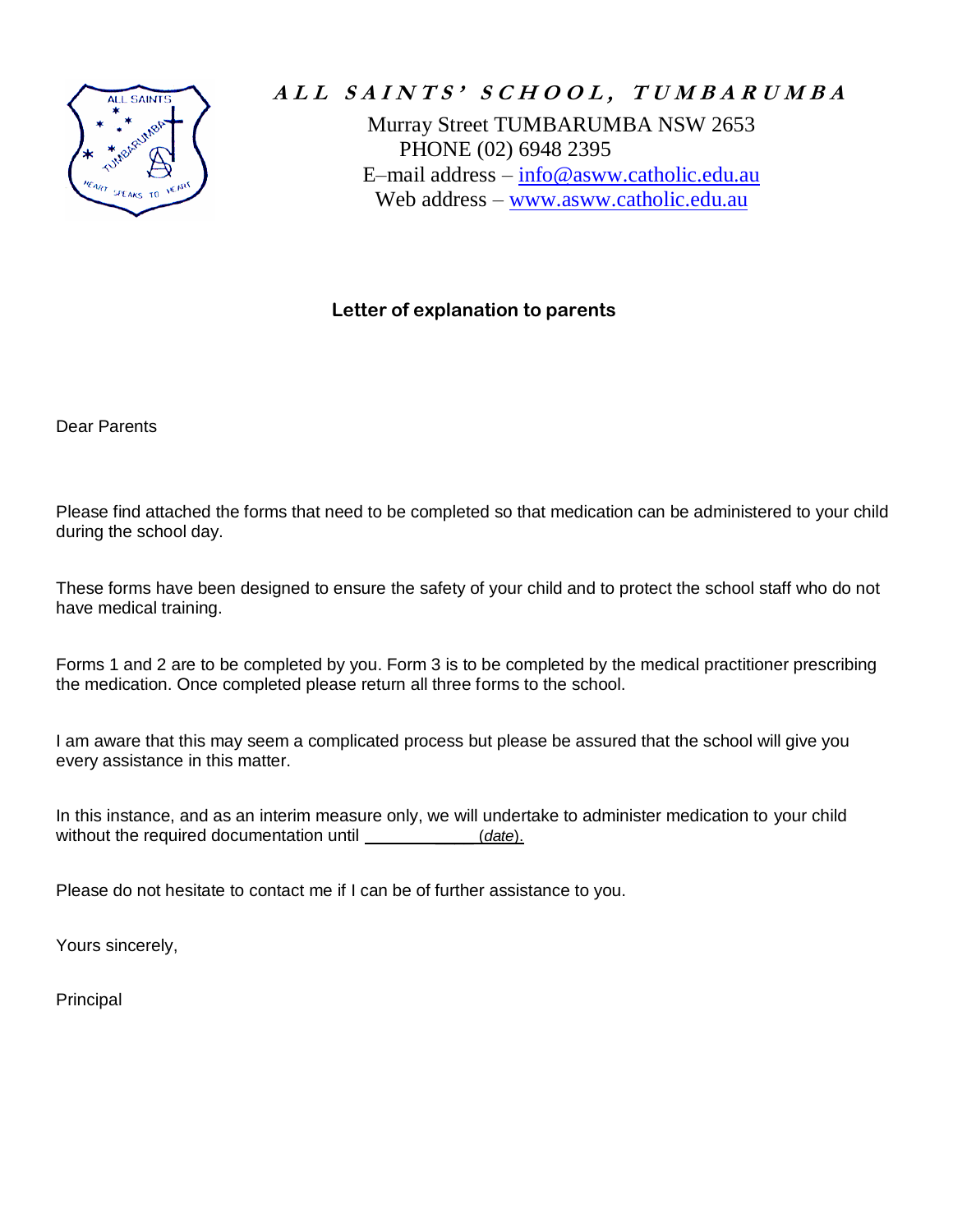

# ALL SAINTS' SCHOOL, TUMBARUMBA Murray Street TUMBARUMBA NSW 2653 PHONE (02) 6948 2395 E–mail address – [info@asww.catholic.edu.au](mailto:info@asww.catholic.edu.au) Web address – [www.asww.catholic.edu.au](http://www.asww.catholic.edu.au/)

## **NOTIFICATION AND REQUEST BY PARENT/GUARDIAN FOR THE ADMINISTRATION OF MEDICATION DURING SCHOOL HOURS**

| To be completed by parent or guardian                        |                                                                                                                       |
|--------------------------------------------------------------|-----------------------------------------------------------------------------------------------------------------------|
|                                                              | I request that my child __________________________________be allowed to take medication at                            |
|                                                              | school according to instructions from [full name of prescribing doctor]                                               |
|                                                              |                                                                                                                       |
| <b>Contact number:</b>                                       | <u> 1989 - Jan James James James James James James James James James James James James James James James James J</u>  |
| The medication has been prescribed for the following reason: |                                                                                                                       |
|                                                              | <u> 1999 - Johann Stoff, deutscher Stoff, der Stoff, der Stoff, der Stoff, der Stoff, der Stoff, der Stoff, der S</u> |
|                                                              |                                                                                                                       |

I hereby give permission to the principal to obtain relevant information from the prescribing doctor.

I accept and agree to observe the conditions imposed by the school and understand and agree that it is my responsibility to inform the principal of any changes involving the administration of the medicine.

Signed: \_\_\_\_\_\_\_\_\_\_\_\_\_\_\_\_\_\_\_\_\_\_\_\_\_\_\_\_\_\_\_\_\_\_\_\_\_\_\_\_\_\_\_ Date:\_\_\_\_\_\_\_\_\_\_\_\_\_\_

*parent/guardian*